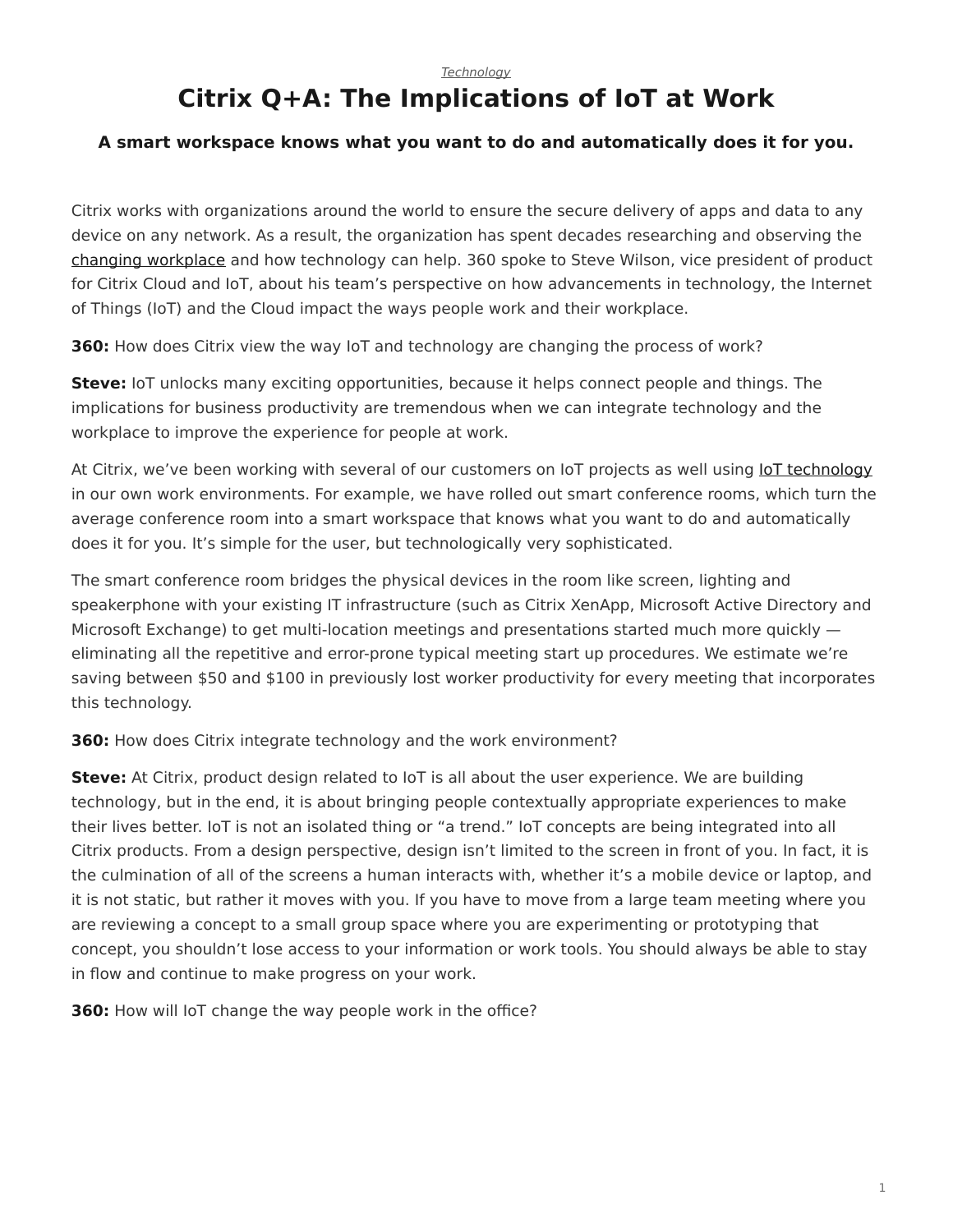**Steve:** It's already changing the way we work today, but we'll see a more dramatic shift as we progress through what I call the fourth generation user interface. We're used to having a myriad of apps and accessing them through glass screens on our mobile devices or laptops. Now with the advance of IoT and progressive technology such as augmented reality (AR) and virtual reality (VR), these applications are going to interact with the physical environment in new ways. Technology is definitely changing the way we work in the office and the physical environments of our offices themselves.

We're already seeing an effort underway to measure how people use the office and what kinds of tools they need to do their best work. IoT embedded in the workplace can deliver immediate data about what rooms people are choosing and which ones stay empty. Do people want video conferencing or certain types of technology to do their work? When we start to understand what people need, we can create better workplaces and better tools to help them do their best work.

**360:** How do you see technology changing work processes for individuals?

Steve: The environment can start to use more and more context about users and their habits to accelerate productivity. Systems will use context about a user's identity, location and applications to offer tools and options before the end-user even thinks to request them. By leveraging IoT sensor data, network telemetry and machine learning you'll see your work environment anticipate user needs.

# **360:** How can technology in the workplace improve collaboration?

**Steve:** It's clear that expertise doesn't just exist in an office, there's a vast array of work that happens outside of the physical workspace. There are statistics that showcase businesses are using an inordinate amount of technology to bring people "together" in the virtual sense – for example, video conferencing enables seamless work from locations across the world.

Flex work is on the rise, but that doesn't mean that these workers have to be isolated. Video conferencing, moving services to the Cloud, being able to access data and files through file sharing technology and the Cloud contribute to a more collaborative workspace. This is also affecting the physical space. We're seeing more open floor plan offices with sound proofed spaces and office IoT for full connectivity. There's a focus on technology-enabled human interaction between employees and virtual technology for immersive collaboration.

# **360:** What do you see as the [future of technology](https://www.steelcase.com/research/podcasts/topics/technology/listen-designing-future-work-technology/) at work?

**Steve:** A workspace is no longer just a desk, computer and printer. The 21st Century workplace includes evolving interactions between people, technologies and spaces. Businesses are looking for help in creating a flexible, agile workspace to support work that will continuously adapt. Today's employees need a simple way to access all the apps, desktops, files and networks they depend on to be productive. IT needs a simple way to design, deploy and manage the conditions that grant contextual access. And businesses need a virtual perimeter around it all, locking the data in and the bad guys out.

For more information about how the role of the IT professional is changing and the impact on the work environment, read [The Race to Digitize](https://www.steelcase.com/research/articles/topics/technology/race-digitize/) in 360 Magazine.